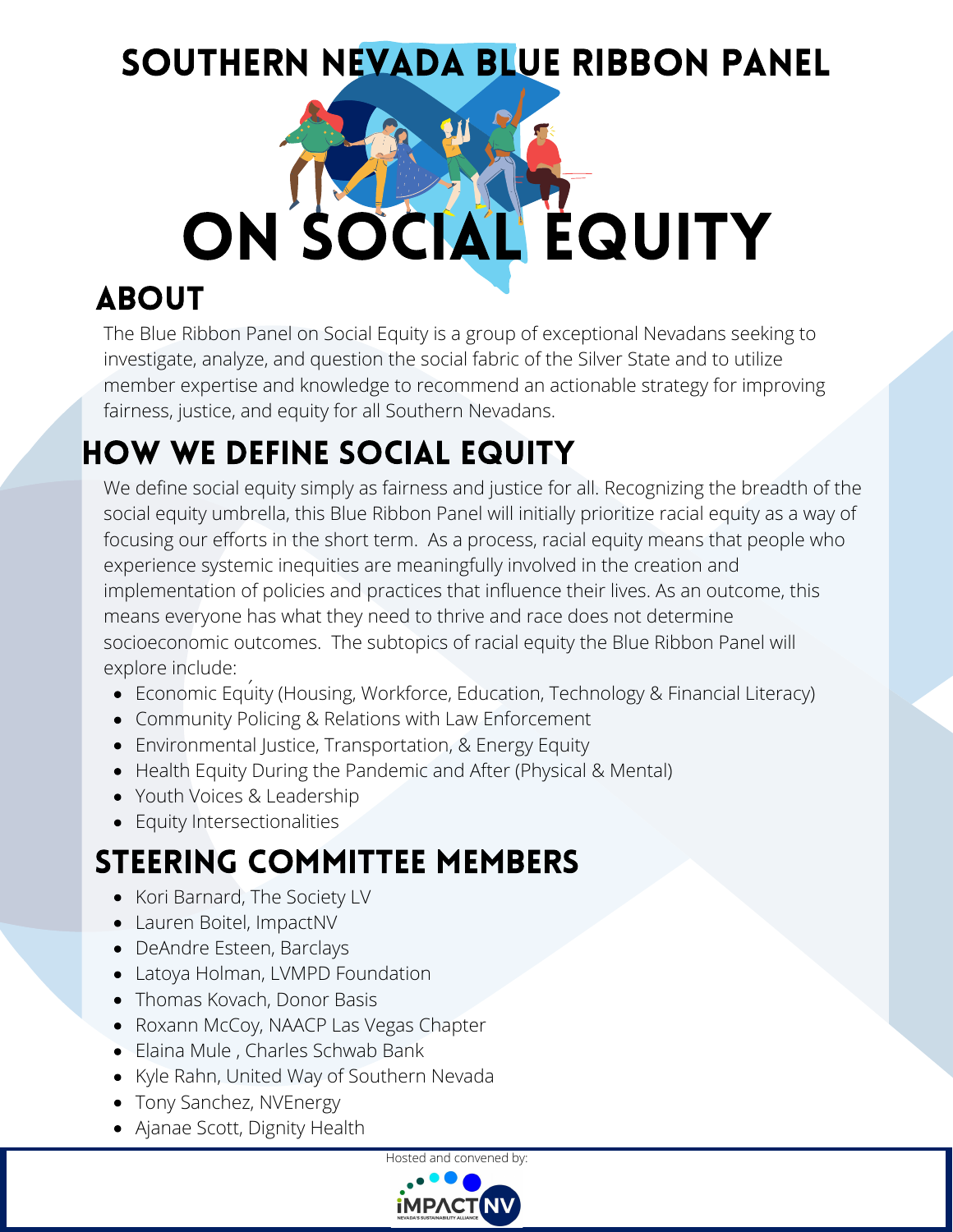### SOUTHERN NEVADA BLUE RIBBON PANEL



#### Blue Ribbon Panel Charge

The Social Equity Blue Ribbon Panel will create an analysis of the current racial equity landscape in the region; offer recommendations for addressing identified gaps, barriers, and systemic inequities; and propose a collaborative strategy and implementation roadmap for working towards improved racial equity in Southern Nevada.

Panelists:

- Are invited by the Steering Committee in recognition of their expertise in the racial equity landscape and understanding of the intersectionality of racial equity subtopics.
- Serve as representatives of their organization and hold positions of leadership within those organizations in the public, private, academic, or nonprofit sectors.
- Have demonstrated a commitment to the community and an understanding of systems level'thinking as well as the need for collaborative action.
- Will work together over the course of a year, with support from ImpactNV and the Steering Committee, to produce a landscape analysis, recommendations and implementation roadmap for improved racial equity in the region.
- Will commit to advocating for, and implementing, the roadmap (once adopted) within their organizations and spheres of influence throughout their term.
- Will serve a term of 2 years with the option to continue beyond that if desired.

#### Blue Ribbon Panel Launch

Save the Date for the Social Equity Blue Ribbon Panel Launch and Roundtable Discussions:

#### **January 12, 2021 1:00 to 4:00 PM**

Full Blue Ribbon Panel Launch Subtopic Roundtable Discussions Closing Remarks

Hosted and convened by: